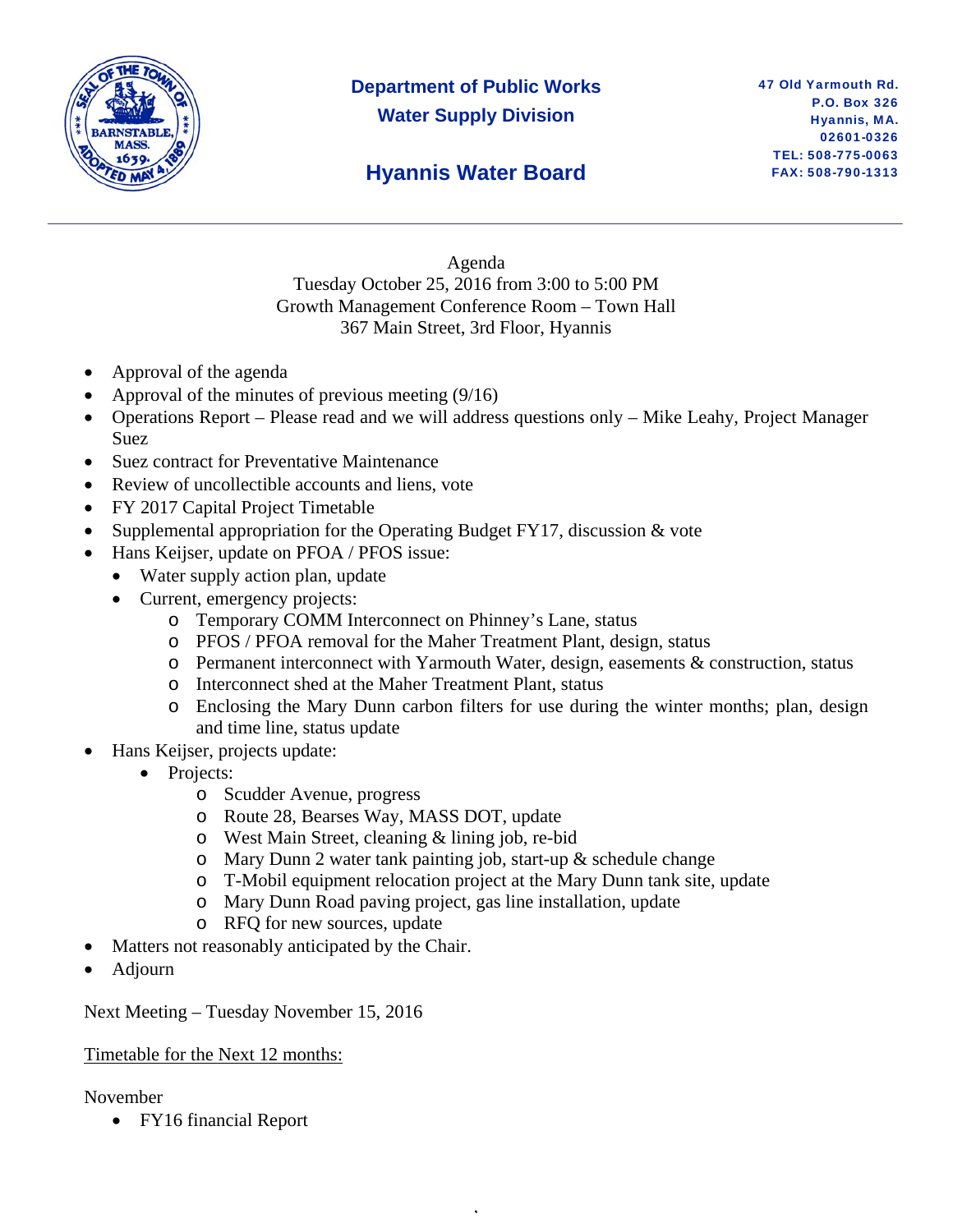

### **Department of Public Works Water Supply Division**

47 Old Yarmouth Rd. P.O. Box 326 Hyannis, MA. 02601-0326 TEL: 508-775-0063 FAX: 508-790-1313

## **Hyannis Water Board**

- Dale Saad Project Update
- FY 2017 Capital Project Timetable

### December

- January 2017
	- Rate hearing FY18
	- Suez Contract obligations for preventative maintenance
	- Dale Saad Project Update

#### February

• Review Capital for FY 2018

#### March

• Dale Saad Project Update

April

#### May

• Dale Saad Project Update

June

July

- Reorganization
- Councilor Assignments
- Load FY 2017 Usage Data into financial model
- Review Capital for FY 2019
- Capital project update

#### August

- Suez contract for Preventative Maintenance
- Dale Saad, project update

#### September

- Reorganization
- Councilor Assignments
- Suez contract for Preventative Maintenance
- First run of FY19 operating budget, capital and rates using our model (Model consultant present – (The meeting to be held in Selectman's Conference Room)
- Capital Plan for FY 2018 Review
- Water Quality Report follow-up
	- O Land for new wells and zone 1's
	- O Mill Pond Village Homeowners 40 B in Yarmouth (zone 1)
	- O Incentive to pump septic systems
	- O Town sewer in Hyannisport and Maher Area

#### **October**

• Finalize budget, capital and rates for FY 2019 (Meeting in Selectman's Conference Room)

,

• Suez contract for Preventative Maintenance